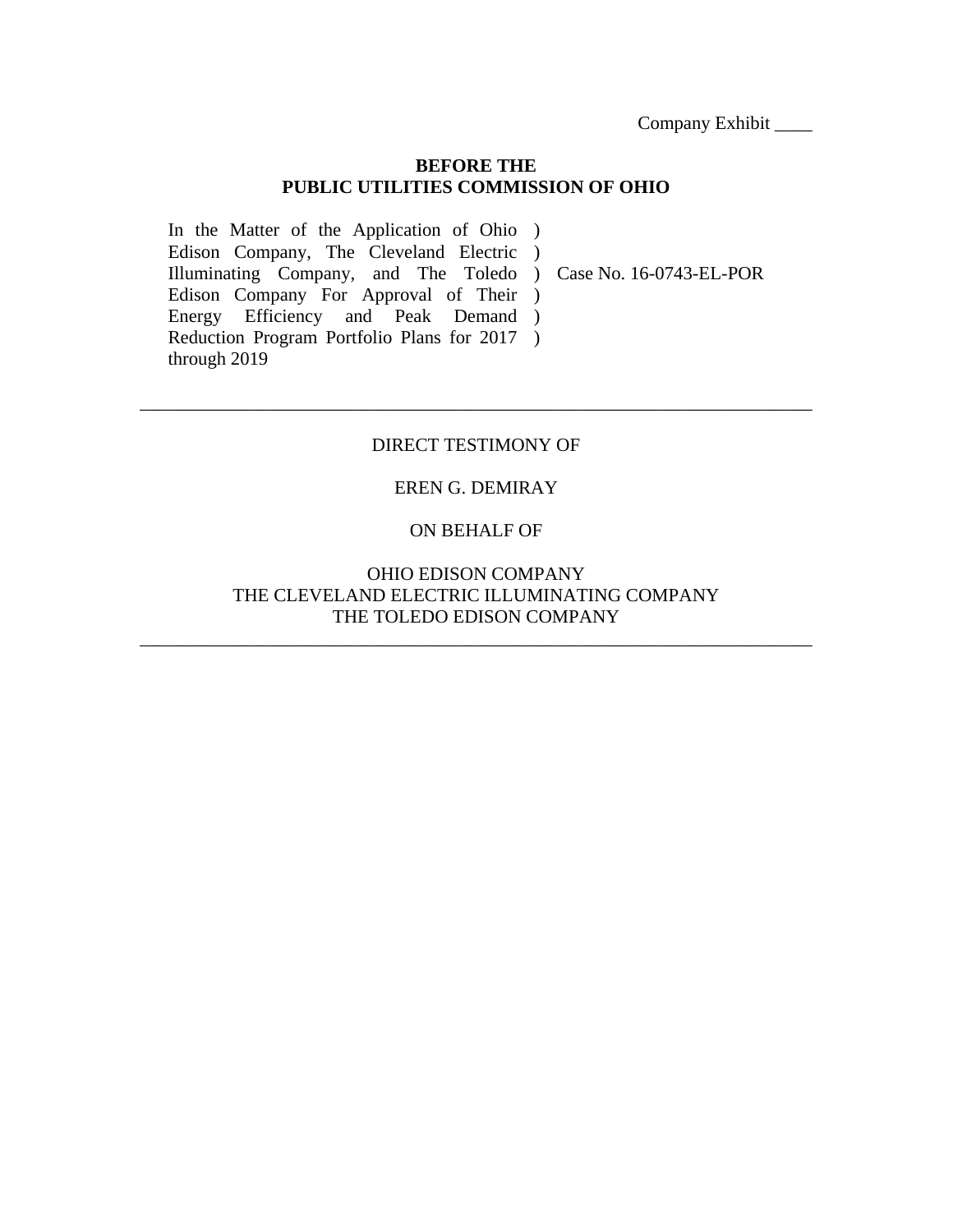#### 1 **INTRODUCTION AND BACKGROUND**

#### 2 **Q. PLEASE STATE YOUR NAME, BUSINESS ADDRESS AND POSITION.**

3 **A.** My name is Eren G. Demiray, and my business address is 76 South Main Street, 4 Akron, Ohio 44308. I am the Manager of the Reporting Group in the Energy 5 Efficiency Department of FirstEnergy Service Company and I report to the 6 Director of Compliance and Reporting in the Energy Efficiency Department.

### 7 **Q. ON WHOSE BEHALF ARE YOU TESTIFYING TODAY?**

8 **A.** I am testifying on behalf of Ohio Edison Company, The Cleveland Electric 9 Illuminating Company, and The Toledo Edison Company (the "Companies"). 10 Unless otherwise stated, my testimony applies equally to all three Companies.

11 In my testimony I may refer to sections included in the Companies' Energy 12 Efficiency ("EE") and Peak Demand Reduction ("PDR") Plans ("Proposed 13 Plans") filed with the Companies' Application as Attachment A. Rather than 14 reiterate in my testimony the details of the sections to which I may refer, I am 15 incorporating by reference any such sections into my testimony.

## 16 **Q. WHAT IS YOUR PROFESSIONAL AND EDUCATIONAL**  17 **BACKGROUND?**

18 **A.** For the past 15 years, I have been employed either by FirstEnergy Service 19 Company or other FirstEnergy Corp. ("FirstEnergy") subsidiaries. During this 20 time, I have held positions in Customer Services, Sales & Marketing, Price 21 Forecasting & Market Analytics, Business Analytics, and Rates & Regulatory 22 Affairs. In 2009, I began working as an Analyst in the Compliance & 23 Development group in the Energy Efficiency Department. In 2012, I was

2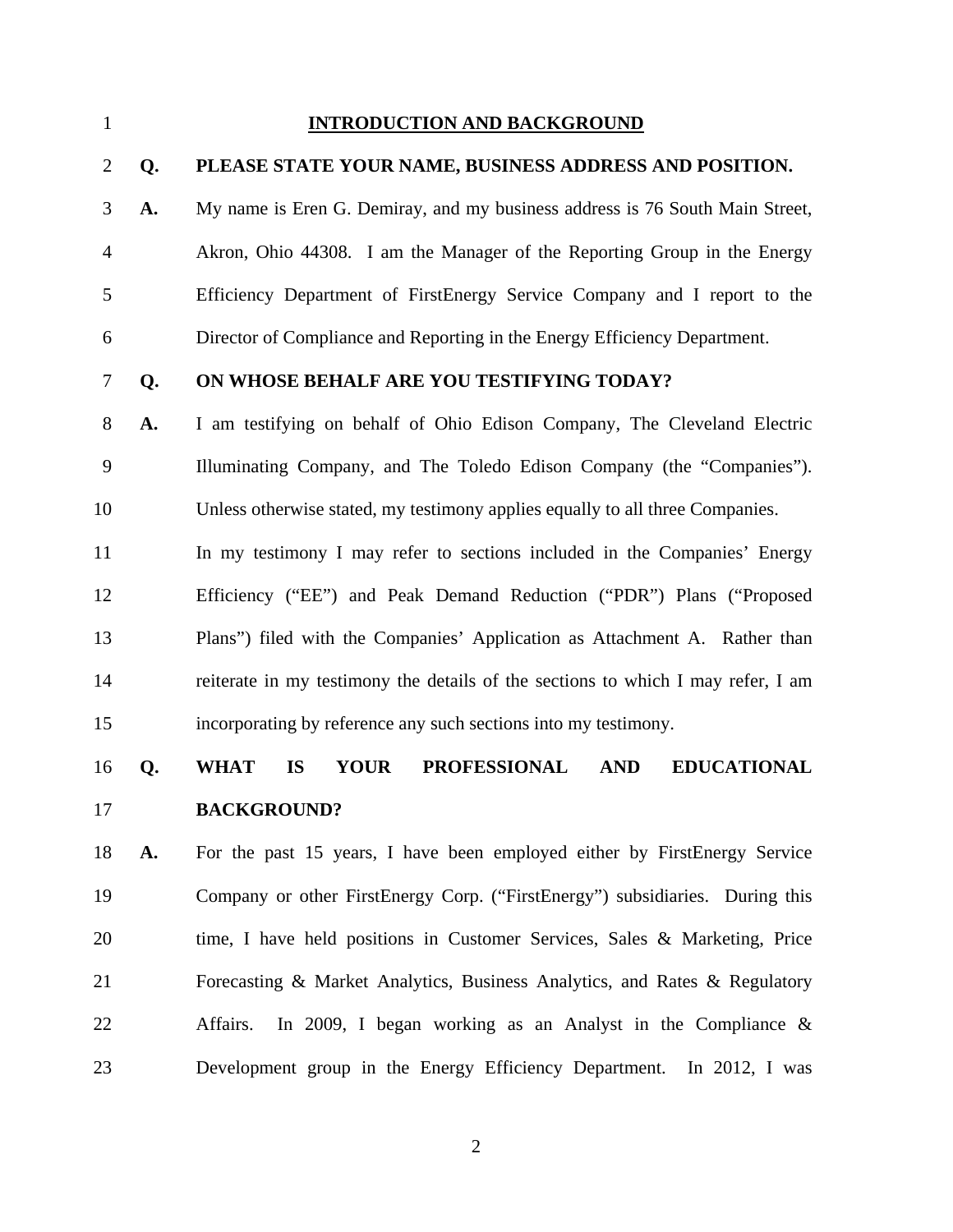1 promoted to Manager of the Energy Efficiency Reporting Group, my current 2 position. I hold a Bachelor of Arts degree in Psychology, Classical Humanities, 3 and Ancient Greek from Miami University, and a Master of Business 4 Administration degree with a Finance concentration from Kent State University.

# 5 **Q. PLEASE DESCRIBE YOUR CURRENT RESPONSIBILITIES WITHIN**  6 **FIRSTENERGY'S ENERGY EFFICIENCY DEPARTMENT.**

7 **A.** I lead a team that is primarily responsible for developing regulatory filings that 8 report progress and demonstrate compliance with state laws or regulatory 9 commitments related to EE and PDR programs for the FirstEnergy utilities in 10 Maryland, New Jersey, Ohio, Pennsylvania and West Virginia. In addition, the 11 reporting team develops, maintains, and administers the utilities' centralized 12 energy efficiency tracking & reporting repository that houses transactional data 13 related to energy efficiency activity for all of the utilities. I also chair the 14 Companies' Ohio Stakeholder Collaborative Group meetings.

### 15 **Q. WHAT IS THE PURPOSE OF YOUR TESTIMONY?**

16 **A.** The purpose of my testimony is to: i) support the Shared Savings Mechanism 17 included in the Companies' Proposed Plans; ii) support the Companies' request 18 for an extension of the waiver period for Rule 4901:1-39-05(C); and iii) support 19 the Companies' PJM capacity auction strategy with regard to EE and PDR credits.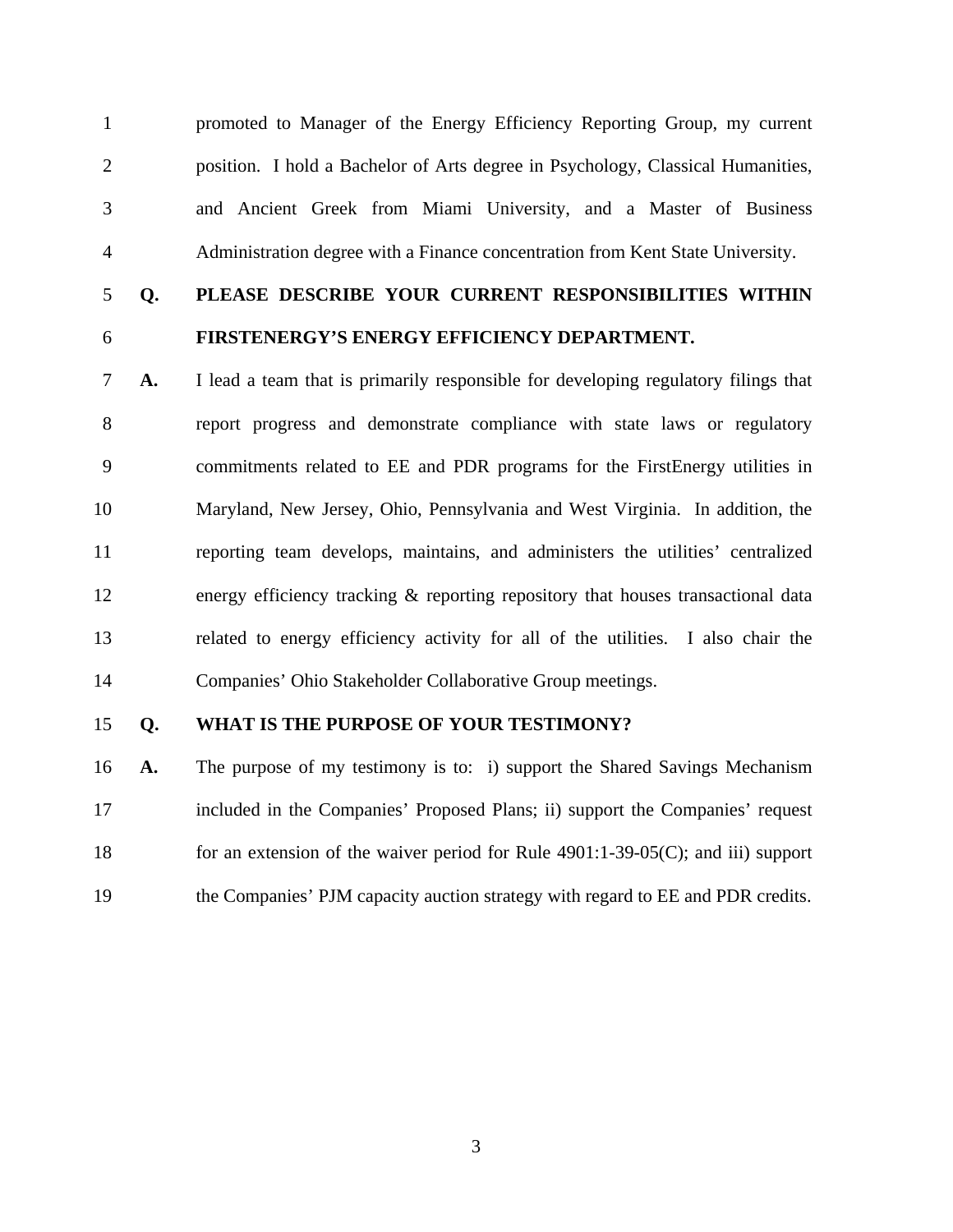# 1 **Q. HAVE YOU PREVIOUSLY TESTIFIED BEFORE THE PUBLIC**  2 **UTILITIES COMMISSION OF OHIO OR ANY OTHER REGULATORY**  3 **BODY?**

4 **A.** Yes. I have provided direct and rebuttal testimony in support of the Companies' 5 Shared Savings Mechanism and Compliance matters included in the 2013-2015 6 EE/PDR Plans ("Previous EE/PDR Portfolio Plans") that were the subject of Case 7 Nos. 12-2190-EL-POR, *et seq*. I also regularly appear before the Maryland 8 Public Service Commission on EE and PDR matters.

#### 9 **THE SHARED SAVINGS MECHANISM**

# 10 **Q. IS THERE CURRENTLY AN APPROVED SHARED SAVINGS**  11 **MECHANISM IN PLACE?**

12 **A.** Yes. In the Companies' Previous Plans, the Commission approved a Shared 13 Savings Mechanism. On September 24, 2014, in accordance with Substitute 14 Senate Bill 310 ("S.B. 310"), the Companies amended their Previous EE/PDR 15 Portfolio Plans ("Amended EE/PDR Portfolio Plans"). The Commission 16 approved the Amended EE/PDR Portfolio Plans and maintained the Companies' 17 Shared Savings Mechanism from the Previous EE/PDR Portfolio Plans with the 18 proposal from the Companies that they would not seek adjusted net benefits for 19 any of the programs to be continued during the Amended EE/PDR Portfolio Plan 20 period.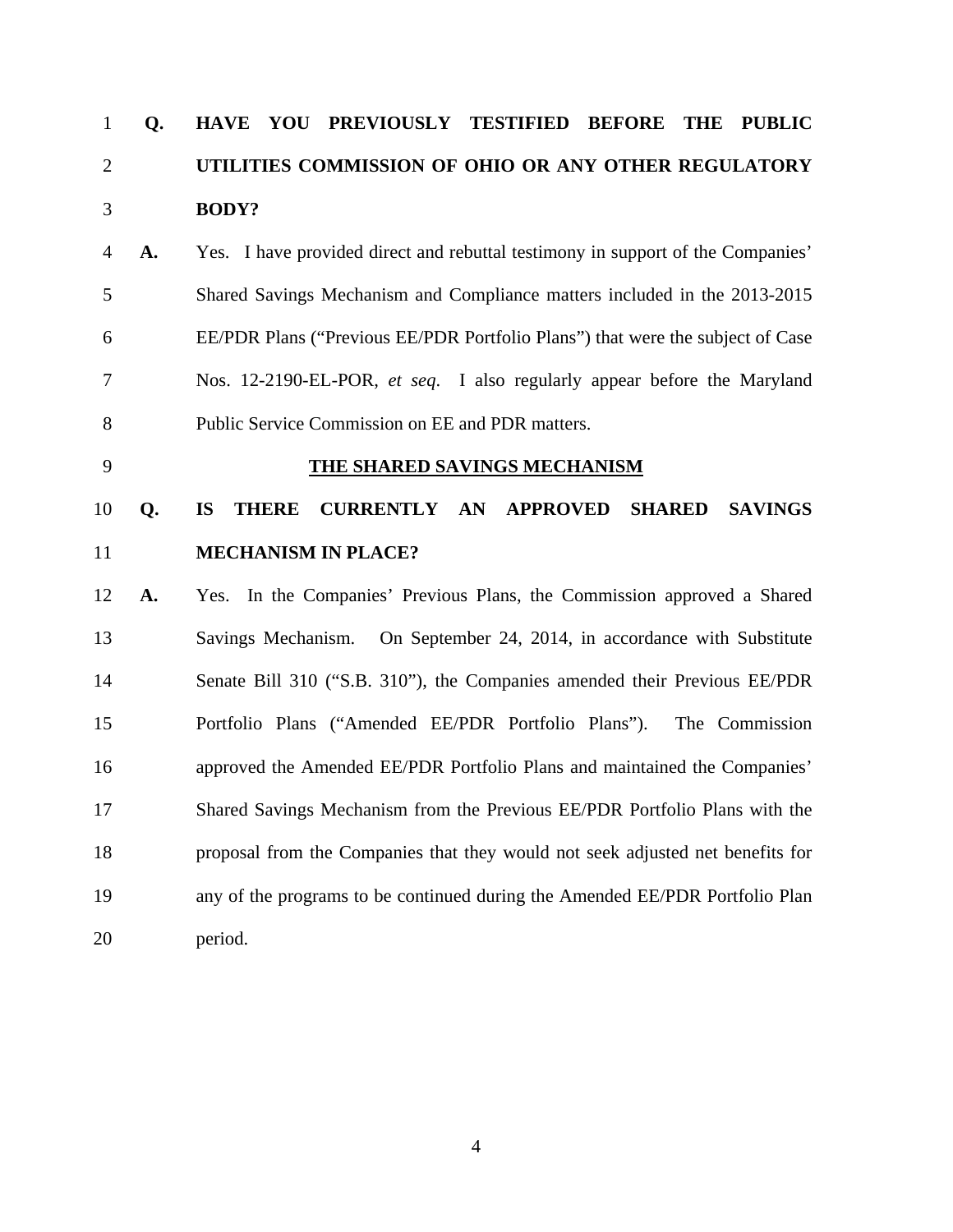# 1 **Q. DESCRIBE THE SHARED SAVINGS MECHANISM INCLUDED IN THE**  2 **PROPOSED PLANS?**

3 **A.** The Proposed Plans continue the Shared Savings Mechanism that was approved 4 by the Commission in Case No. 12-2190-EL-POR, *et seq.* that encourages the 5 Companies, through financial incentives, to exceed their statutorily mandated 6 EE/PDR goals. The amount of the shared savings will be recovered through the 7 Companies' Rider DSE2 as set forth in the Rider. The Shared Savings 8 Mechanism is the same as approved by the Commission in the Companies' 9 Previous Plans except for the changes approved by the Commission in the 10 Companies' Stipulated Electric Security Plan in Case No. 14-1297-EL-SSO 11 ("Stipulated ESP IV). The Shared Savings Mechanism is described in Section 7.0 12 of the Proposed Plans.

# 13 **Q. ARE THERE ANY ASPECTS OF THE SHARED SAVINGS MECHANISM**  14 **INCLUDED IN THE PROPOSED PLANS THAT HAVE NOT ALREADY**  15 **BEEN ADDRESSED AND APPROVED BY THE COMMISSION?**

16 **A.** No.

 $\overline{a}$ 

### 17 **WAIVER OF THE DEADLINE FOR THE ANNUAL COMPLIANCE FILING**

### 18 **Q. DESCRIBE THE COMPANIES' REQUEST FOR A WAIVER OF THE**

19 **DEADLINE FOR THEIR ANNUAL COMPLIANCE FILING?** 

20 **A.** Rule 4901:1-39-05(C), Ohio Administrative Code, requires the Companies to 21 submit their compliance filing by March 15 of each year. However, in an Entry in 22 Case No. 16-0072-EL-WVR<sup>1</sup> the Commission granted the Companies' request for

<sup>&</sup>lt;sup>1</sup> In re the Joint Application of [the Companies] for Wavier with Regard to OAC 4901:1-39-05(C), Case No. 16-0072-EL-WVR, Entry (Feb. 24, 2016).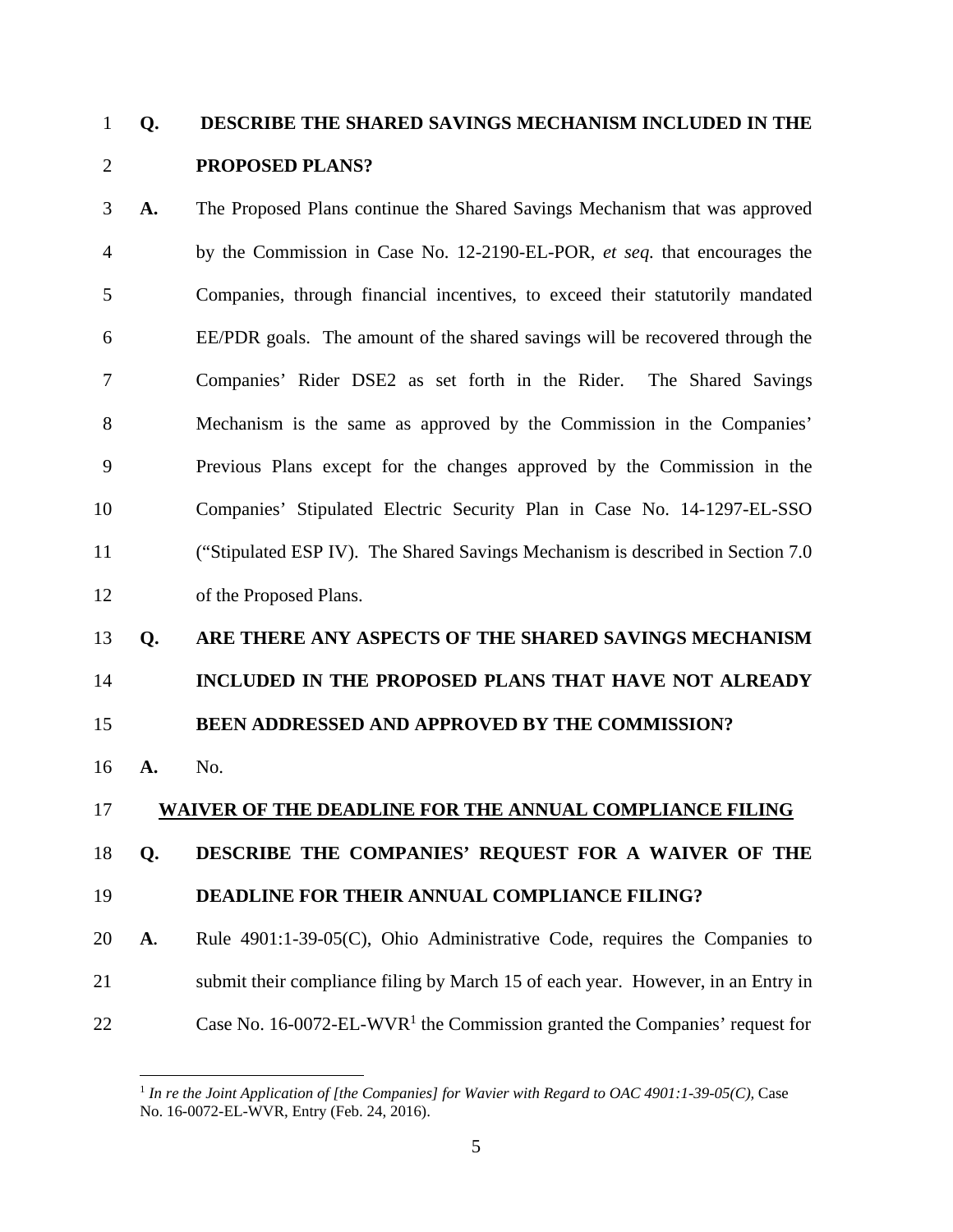1 a waiver of this rule and authorized the Companies (and all other EDUs) to file 2 their Annual Status Reports by May  $15<sup>th</sup>$  of each year. The Commission's Entry 3 in that case only authorized the two-month extension of the filing deadline 4 through the filing in 2018. Since the Plan Period for the Proposed Plans will end 5 on December 31, 2019, the Companies are requesting that, absent a change to 6 Rule 4901:1-39-05(C), Ohio Administrative Code, the waiver and two-month 7 filing extension granted by the Commission be extended one more year through 8 2019. As the Companies have explained in the past, compliance with this 9 deadline is difficult because the data necessary for the report must first be 10 collected and studied and then collated into the necessary format. However, 11 certain underlying participation data is not available from the program 12 participants until February or March of each year. Program data is often compiled 13 by a contractor, a retailer, or a coupon processor, who must then relay the 14 information to the Companies' implementation vendors who validate and 15 summarize the data for use by the Companies and the Companies' Independent 16 Evaluator for reporting purposes. The process imposes a natural delay and there 17 is no alternative means by which to hasten this process. Further, the granting of 18 the Companies' request for the extension of the waiver and the corresponding two 19 month filing extension through 2019 would be consistent with Staff's 20 recommendation to permanently change the filing deadline to May  $15<sup>th</sup>$  as set 21 forth in Case No. 13-651-EL-ORD.

6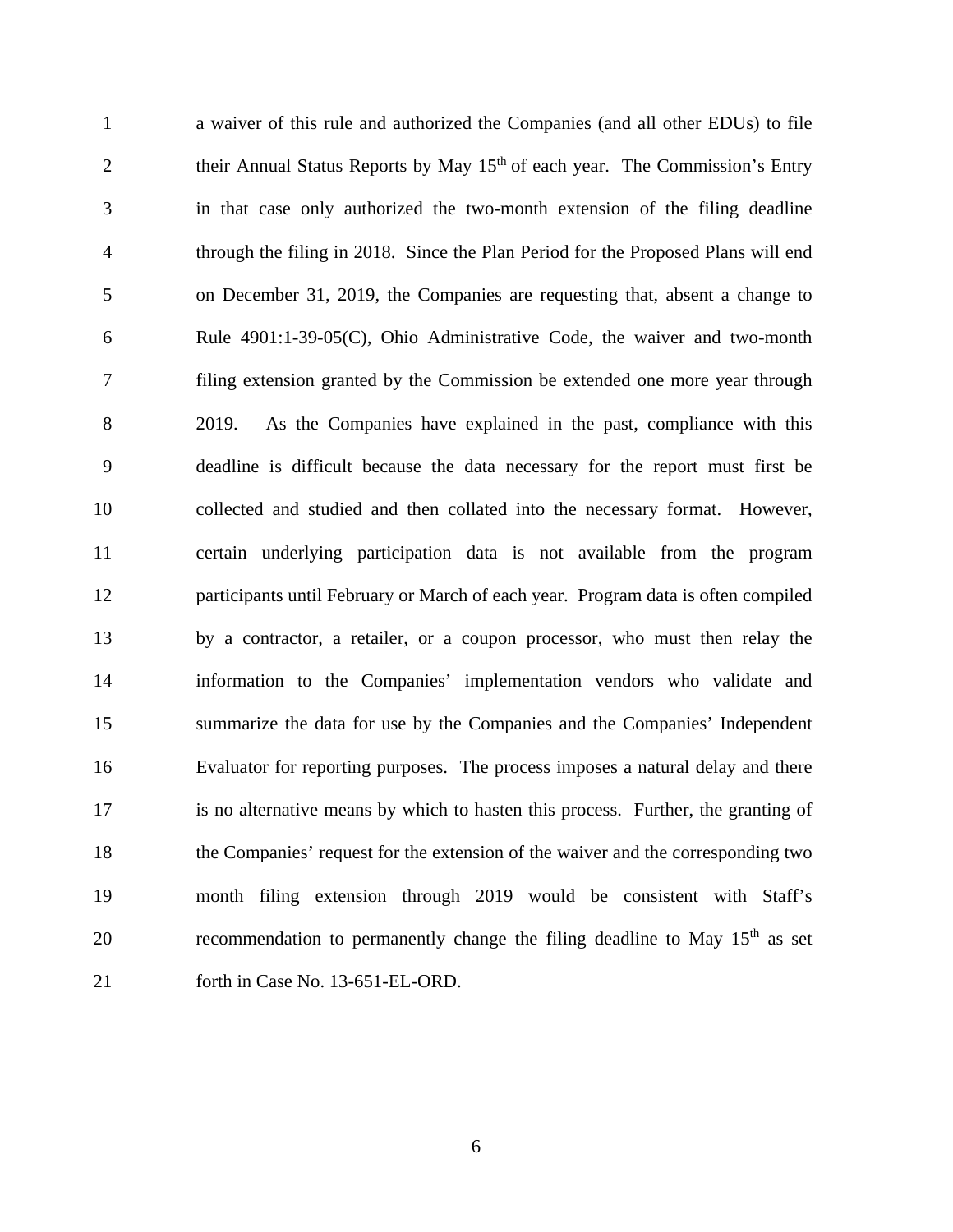| $\mathbf{1}$             |    | PJM CAPACITY AUCTION STRATEGY                                                  |
|--------------------------|----|--------------------------------------------------------------------------------|
|                          | Q. | PLEASE EXPLAIN THE COMPANIES' PJM CAPACITY AUCTION                             |
| 3                        |    | THAT STRATEGY PERTAINS<br>STRATEGY AS<br><b>ENERGY</b><br>TO.                  |
| $\overline{A}$           |    | <b>EFFICIENCY AND PEAK DEMAND REDUCTION RESOURCES.</b>                         |
| $\overline{\phantom{1}}$ | A. | The Companies are proposing to continue to offer capacity resources associated |
| 6                        |    | with the energy efficiency and peak demand reduction resources into future PJM |
| 7                        |    | Capacity Auctions as described in Section 7 of the Proposed Plans.             |
| 8                        | Q. | DOES THIS CONCLUDE YOUR TESTIMONY?                                             |
| 9                        | А. | Yes, it does. However, I reserve the right to supplement my testimony.         |